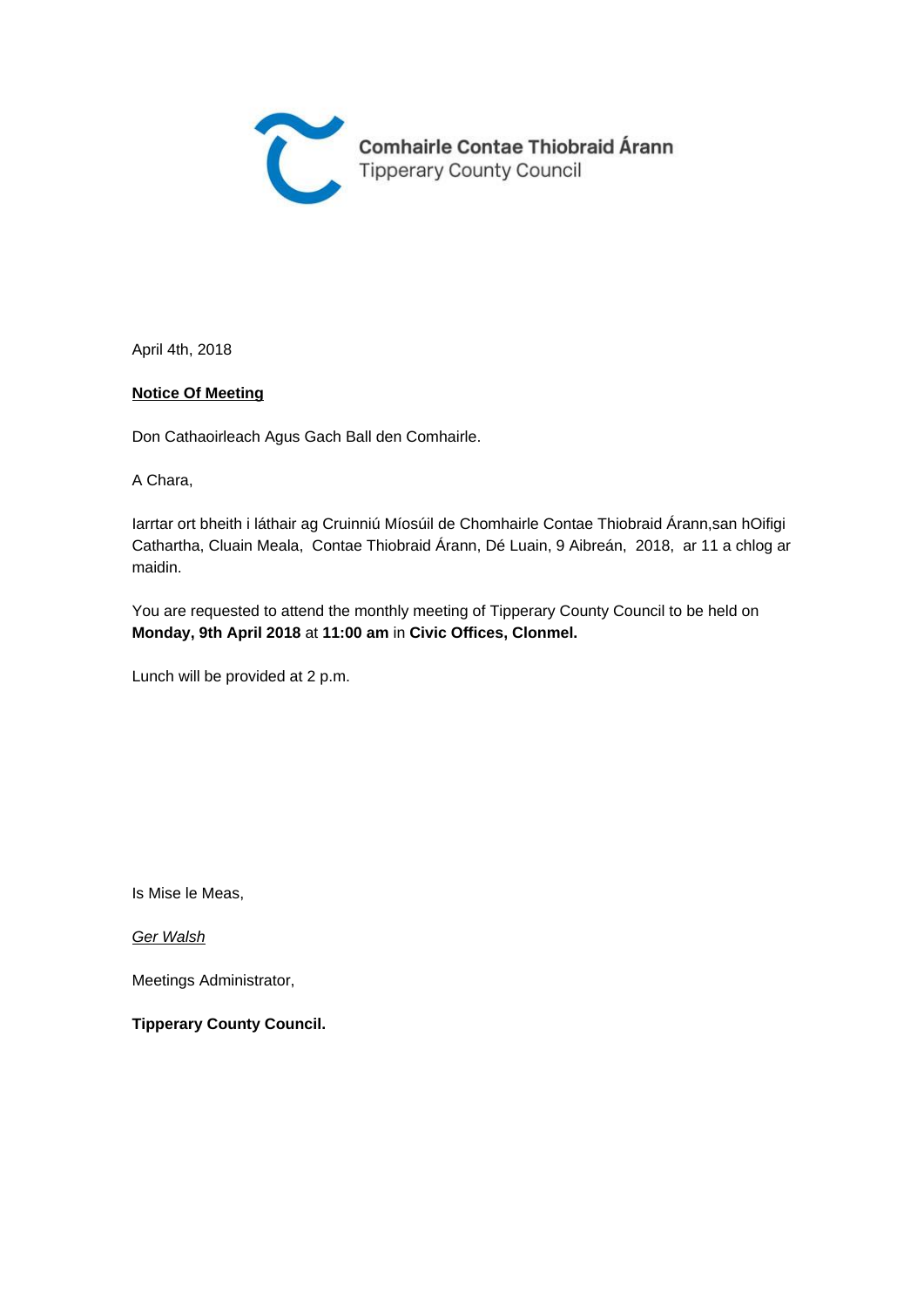# **Agenda**

### **Consideration of Minutes**

# **1.1 Minutes of Council Meeting held on the 12th March, 2018**

**Conferences / Seminars / Training**

- **2.1 Approval to Attendance**
- **2.2 Reports on Conferences**

**Business prescribed by Statute, Standing Orders or Resolution of the Council** 

- **3.1 Draft Service Delivery Plan 2018 Report attached**
- **3.2 Local Community Development Committee (LCDC) Annual Report 2017 - Report attached.**

**Appointment of Members to Committees or Boards**

- **4.1 Ratification of Nominee to LCDC**
	- Joe MacGrath, Chief Executive
- **4.2 Ratification of Nominees to Economic Development and Enterprise Strategic Policy Committee**
	- Mary Spillane, PPN.
	- Imelda Walsh, North Tipperary I.F.A.

**Consideration of Reports and Recommendations**

- **5.1 Consideration of Management Report as per Section 136 (2) of the Local Government Act, 2001, as amended by the Local Government Reform Act, 2014 - report attached**
	- Community & Economic Development
	- Water & Environment
	- Housing
	- Human Resources/Corporate Services
- **5.2 Draft Annual Report 2017 Report to follow**
- **5.3 Performance Indicators 2016 Report attached**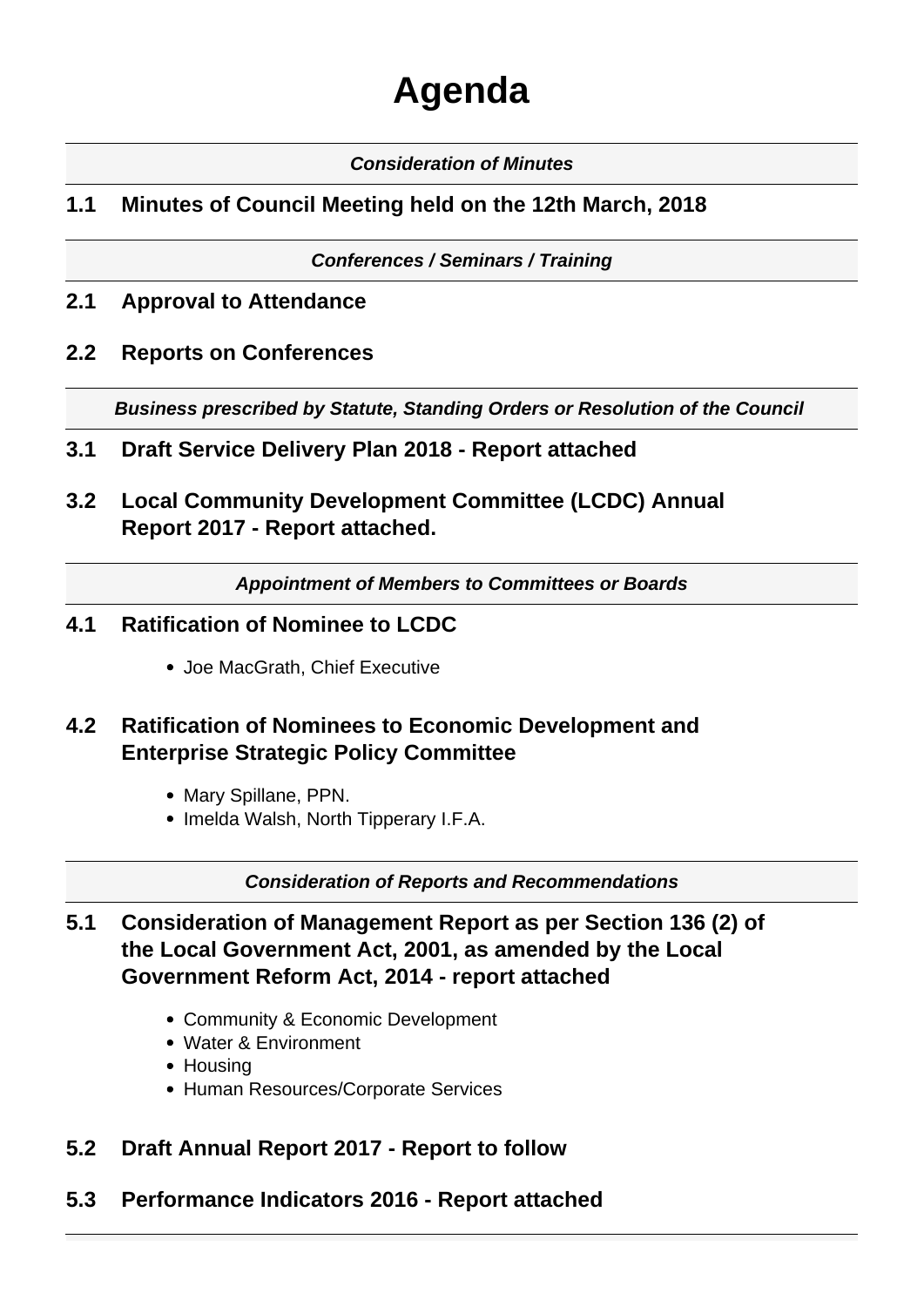## **6.1 Consideration of Orders for the period to the 31st March, 2018**

### **Notices of Motion (Tipperary County Council Functions)**

### **7.1 Cllr. A. Moloney (Ref 1304)**

That this Council support a call for penalty points for motorists tipping litter from their vehicles in an effort to keep Ireland Roadsides Clean.

## **7.2 Cllr. P. English (Ref 1306)**

That Tipperary County Council review its housing tenant handbook and housing maintenance policy, as a number of tenants are unable to afford certain repairs to the houses they are renting from this Authority.

## **7.3 Cllr. D. Doran (Ref. 1308)**

I am calling on Tipperary County Council to ensure that the out-of-hours number that is currently available to the public in case of emergencies pertaining to this Local Authority is made free phone rather than the premium 1890 charged number.

# **7.4 Cllr. A. Moloney (Ref 1309)**

With the recent announcements from leading Car Companies that diesel cars will be phased out and replaced with hybrid and electric automobiles. What plan has this Council for rolling out power points in our towns and villages and has consideration been given to solar charged power points.

## **7.5 Cllr. Ml. Murphy (Ref 1314)**

Taking into account the likely negative impact Brexit will have on Ireland, that the CEO would outline Tipperary County Council's strategy to assist SME's prepare for such impact with particular emphasis on the important role of the Community & Economic Development Directorate and Local Enterprise Offices.

### **Notice of Motions ( Non-Tipperary County Council Functions)**

### **8.1 Cllr. P. English (Ref 1307)**

That Tipperary County Council request the Irish Government to hold a referendum or introduce legislation within a set timeframe that affirms the right to housing for every citizen of the Irish State.

#### **Correspondence**

# **9.1 Circular Letter PL02/2018 dated 9th March, 2018 from Department of Housing, Planning and Local Government.**

Discussion of Planning Applications at Council Meetings

### **9.2 Reply from Minister for Justice and Equality dated 8th March**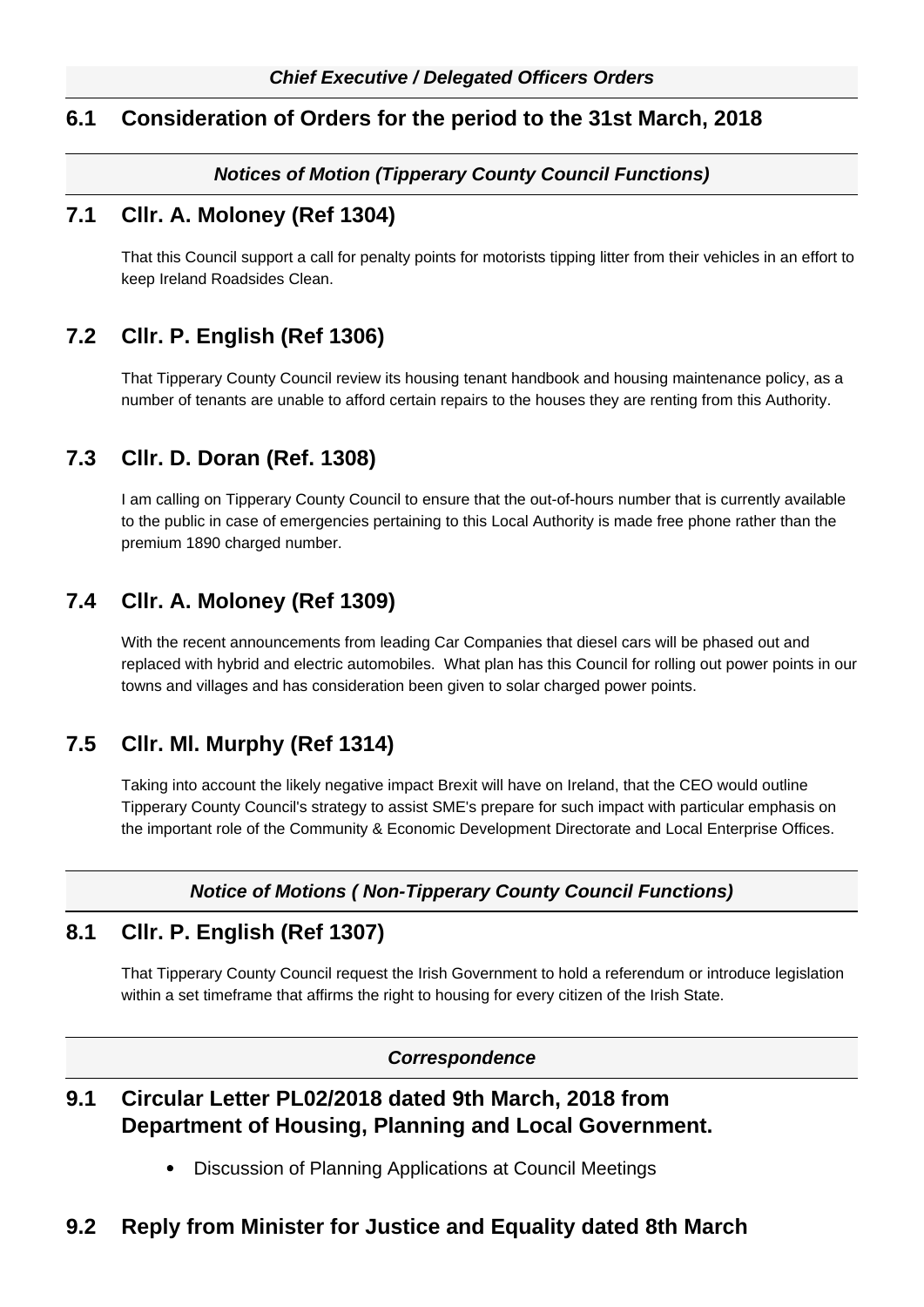### **Resolutions from Other Local Authorities**

## **10.1 Clare County Council**

That this Council supports the call for publicly-funded higher education and rejects income contingent loans.

# **10.2 Clare County Council**

That Clare County Council call on the Minister for Housing, Environment and Local Government and the Minister for Finance to put in place a redress scheme to provide financial support to purchasers of houses and apartments who now find that their property was not properly constructed and is non-compliant with Building and Fire Regulations. These homeowners are victims of poor building methods and are now facing huge expense to address the necessary measures to bring their property up to a safe and compliant level. The purchasers of these properties followed due process in acquiring their property and trusted the legal, planning and regulatory measures in place to protect them, but now find they are exposed to costs they cannot afford and could in extreme cases face the possibility of being rendered homeless if necessary remedial safety works are not carried out.

# **10.3 Clare County Council**

That this Council calls on the Minister for Trade and Employment to introduce financial incentives to companies who are prepared to employ apprentices.

## **10.4 Clare County Council**

That Clare Council request the Minister for Communications, Climate Action and Environment in view of the recent study findings issued by NUIG that 73% of deep water fish living in the North West Atlantic Ocean had ingested micro plastic, which is one of the highest recordings found worldwide; to tackle this ticking time bomb before it is too late.

## **10.5 Sligo County Council**

That Sligo County Council hereby calls on the Gaelic Athletic Association to ensure any matches broadcast on channels requiring subscription fees are also made available on free to air television in order to allow access for everyone in the country to view matches. This should be done in order to reflect that the GAA is a unique part of Irish culture which belongs to the Irish people and has been built by their efforts along with significant State Investment from taxpayers money.

### **Votes of Sympathy / Congratulations**

## **11.1 Expressions of votes of sympathy/congratulations**

**AOB**

**12.1 Any other business appropriate to a meeting of Tipperary County Council arising with the permission of the**